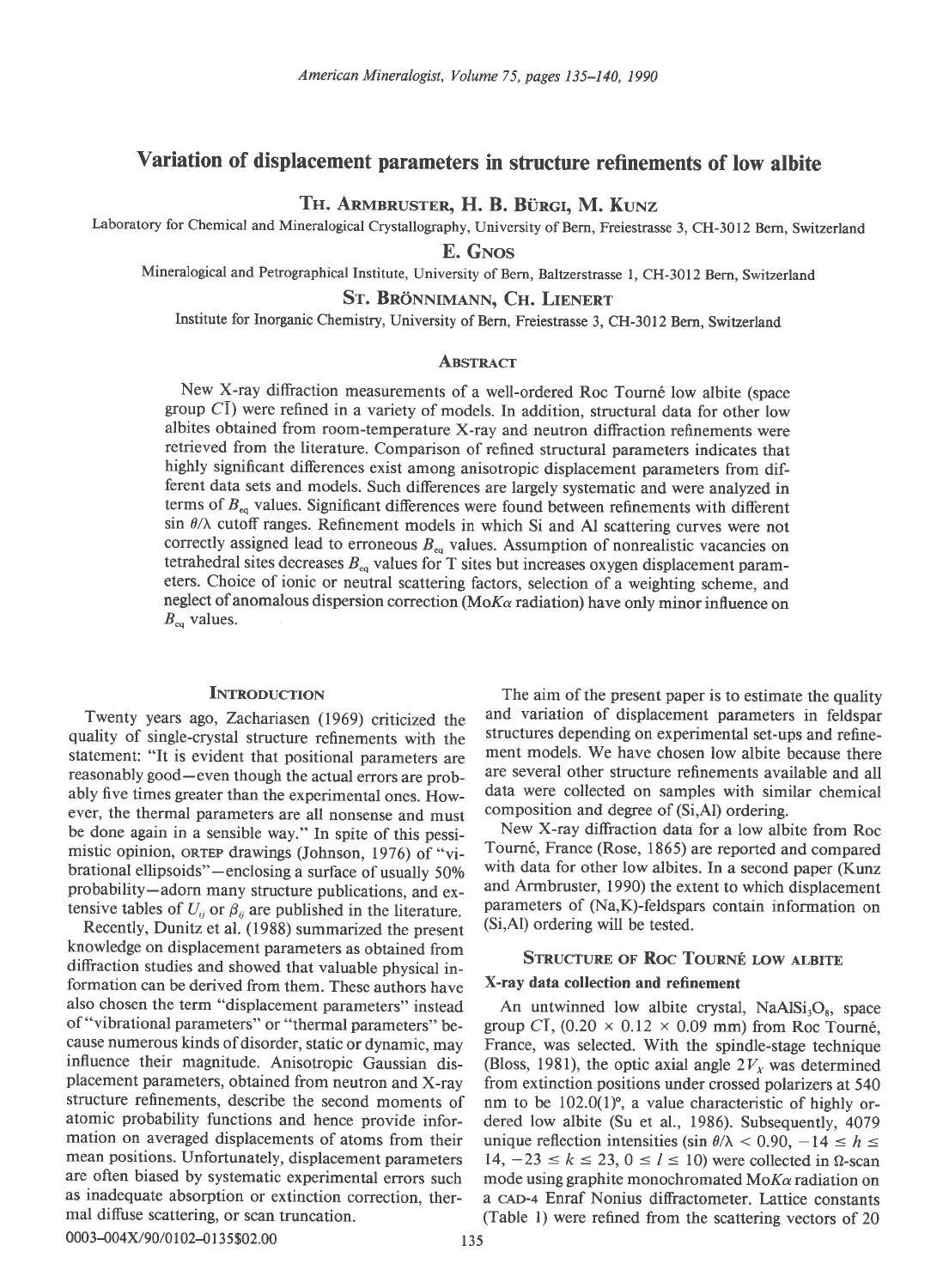|                                                                           | Composition<br>$(mol\%)$ |     |     | a(A)                   | b(A)                     | C(A)                   |
|---------------------------------------------------------------------------|--------------------------|-----|-----|------------------------|--------------------------|------------------------|
| Locality and reference                                                    | Ab                       | An  | Or  | $\alpha$ (°)           | $\beta$ (°)              | $\gamma$ (°)           |
| Amelia, Virginia, U.S.A. (Harlow and Brown, 1980)                         | 99.3                     | 0.1 | 0.6 | 8.142(2)<br>94.19(2)   | 12.785(2)<br>116.61(2)   | 7.159(2)<br>87.68(2)   |
| Cazadero, California, U.S.A. (Wenk and Kroll, 1984)                       | 99.7                     | 0.1 | 0.2 | 8.1354(7)<br>94.274(6) | 12.7852(7)<br>116.600(5) | 7.1582(7)<br>87.685(6) |
| Ramona, California, U.S.A. (Ferguson et al., 1958;<br>Ribbe et al., 1969) | 98.5                     | 0.5 | 1.0 | 8.138<br>94.33         | 12.789<br>116.60         | 7.156<br>87.66         |
| Roc Tourné, France (this paper)                                           | 99.9                     | 0.1 | 0.0 | 8.137(1)<br>94.26(1)   | 12.785(1)<br>116.60(1)   | 7.1583(4)<br>87,71(1)  |
| Tiburon, California, U.S.A. (Winter et al., 1977).                        | 99.8                     | 0.0 | 0.2 | 8.152(1)<br>94.28(2)   | 12.784(3)<br>116.67(2)   | 7.165(1)<br>87.74(2)   |

TABLE 1. Composition and room-temperature cell dimensions of low albites

reflections with  $34^{\circ} < \theta < 38^{\circ}$ . The crystal used in our experiment was so small that absorption ( $\mu$  = 9.028 cm<sup>-1</sup>) should not significantly influence the results. This was also confirmed by a series of psi-scans. Data reduction, including background and Lorentz-polarization corrections, was carried out with the sop program system (Enraf Nonius, 1983).

A total of 3370 reflections with  $F_{obs} > 6\sigma(F_{obs})$  was employed in the refinement, which started from atomic parameters given by Harlow and Brown (1980) for low albite; the program system rRoMETHEUS was used (Zucker et al., 1983). Structure factors were weighted on the basis of counting statistics ( $w = 1/\sigma^2$ ). Neutral-atom scattering factors and real as well as imaginary anomalous-dispersion corrections were used. In addition to positional and anisotropic displacement parameters of all atoms, a scale factor and an isotropic extinction coefficient [= $0.24(3)$  ×  $10^{-4}$ ; extinction type 1 on the basis of Lorentzian distribution of mosaic blocks according to Becker and Coppens (1974)] were refined to  $R = 0.020$  and  $R_w = 0.034$  (standard deviation of an observation of unit weight  $= 2.39$ ; Table 5, model 8). Table 2' contains a list of observed and calculated structure factors.

## Results

A final difference-Fourier synthesis revealed maximum residual density of 0.36 e  $A^{-3}$  and  $-0.29$  e  $A^{-3}$  close to Na; residual density up to 0.23 e  $A^{-3}$  was also found between (Si,Al) and oxygen. Final atomic coordinates and anisotropic displacement parameters are given in Tables 3 and 4. Several other models were also refined and discussed below.

Atomic coordinates and interatomic distances (not displayed) of the Roc Tourné low albite obtained from a variety of refinement models are not significantly different. However, corresponding anisotropic displacement parameters show significant and systematic differences.

The Na atom in the low albite structure shows highly anisotropic displacement parameters at room temperature. This anisotropy has been modeled either by splitting the Na position into two sites or by refining only one site with strongly anisotropic displacement parameters (Table 4). Although the maximum residual electron density for the Roc Tourné low albite is associated with this Na position, we prefer the one-site model because reflnement of higher cumulants for Na did not improve the model. Furthermore, the anisotropic model yields smaller weighted R factors than the split atom model for both the neutron and X-ray data of Harlow and Brown (1980). Finally, the l3-K neutron refinement of Smith et al. (1986) also indicates the one-site model to be physically correct.

## OTHER LOW ALBITE DATA

Room-temperature crystal-structure refinements of low albite are available for several specimens with more than 98.5% albite content. For the purpose of diffraction experiments, these can be treated as chemically equivalent. The composition and cell parameters of the specimens

**TABLE 3.** Final atomic positional parameters and  $B_{eq}$  values of Roc Tourn6 low albite

| Atom                 | xla        | y/b        | Z/C        | $B_{\text{eq}}$ (Å <sup>2</sup> ) |
|----------------------|------------|------------|------------|-----------------------------------|
| T, O(A)              | 0.00887(4) | 0.16846(2) | 0.20805(4) | 0.530(3)                          |
| T, m(Si)             | 0.00375(3) | 0.82051(2) | 0.23737(3) | 0.488(3)                          |
| T.O(Si)              | 0.69162(3) | 0.11021(2) | 0.31466(4) | 0.512(3)                          |
| T <sub>5</sub> m(Si) | 0.68129(3) | 0.88190(2) | 0.36076(4) | 0.506(3)                          |
| Na                   | 0.26799(8) | 0.98865(6) | 0.1465(1)  | 2.57(1)                           |
| $O_{A1}$             | 0.0049(1)  | 0.13103(5) | 0.9666(1)  | 0.903(8)                          |
| $O_{A2}$             | 0.59176(8) | 0.99756(5) | 0.2804(1)  | 0.676(7)                          |
| O <sub>n</sub> O     | 0.8123(1)  | 0.10966(6) | 0.1901(1)  | 0.985(8)                          |
| $O_{B}m$             | 0.8200(1)  | 0.85101(6) | 0.2587(1)  | 1.25(1)                           |
| O <sub>c</sub>       | 0.01288(9) | 0.30238(5) | 0.2706(1)  | 0.883(8)                          |
| $O_{c}m$             | 0.02329(9) | 0.69368(5) | 0.2291(1)  | 0.898(8)                          |
| $O_0O$               | 0.20780(9) | 0.10896(5) | 0.3890(1)  | 0.961(8)                          |
| $O_{p}m$             | 0.1840(1)  | 0.86817(6) | 0.4362(1)  | 1.112(9)                          |

Note: Standard deviations in parentheses.  $B_{eq} = \frac{6}{3}\pi^2 \sum_i [\sum_j (U_{ij}a_i^*a_j^*a_i a_j)].$  $\sigma(B_{\text{eq}})$ : Schomaker and Marsh (1983).

<sup>&#</sup>x27; A copy of Table 2 may be ordered as Document AM-90-425 from the Business Office, Mineralogical Society of America, 1625 I Street, N.W., Suite 414, Washington, D.C. 20006, U.S.A. Please remit \$5.00 in advance for the microfiche.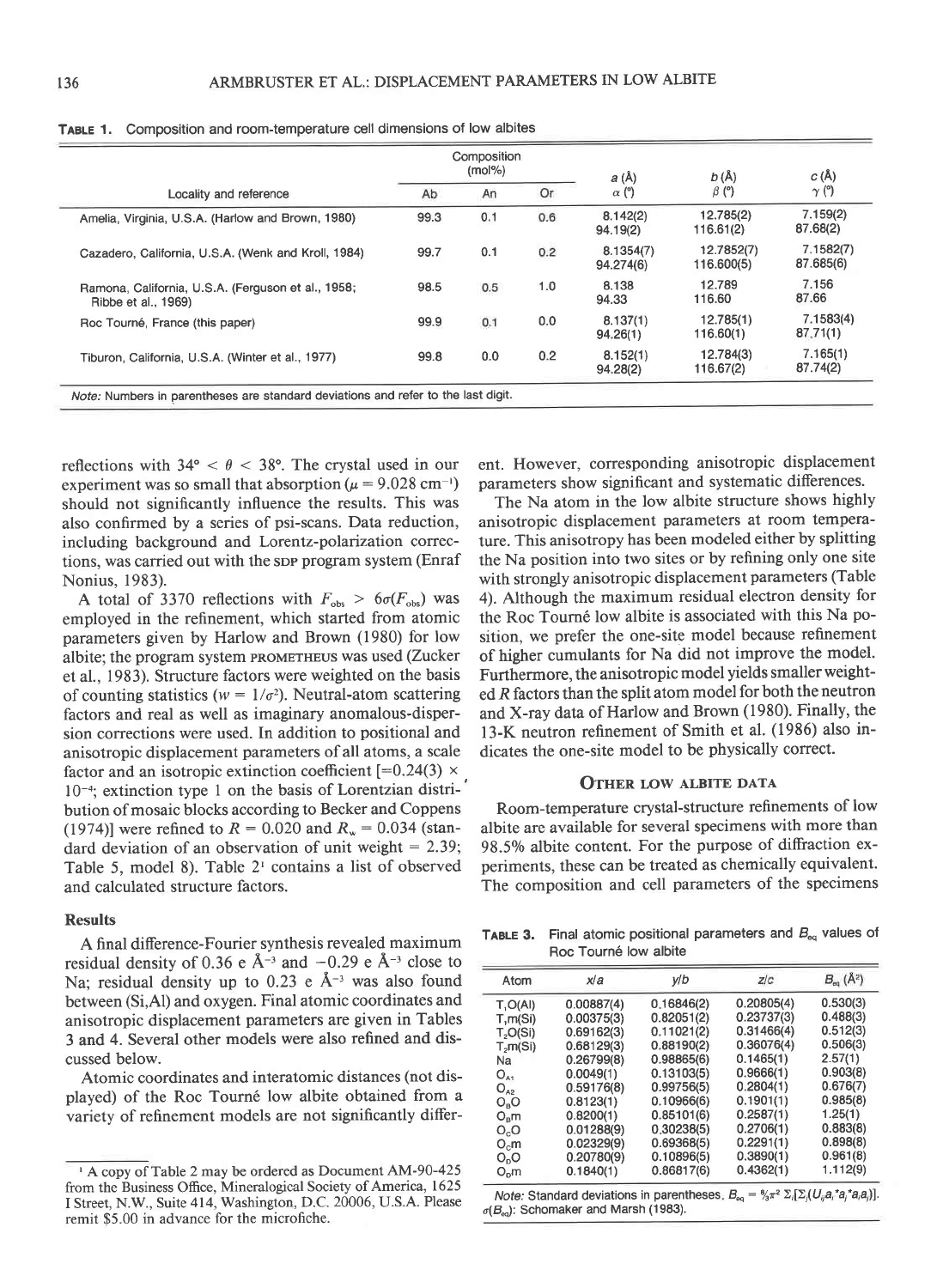| Site             | $U_{11}$   | $U_{22}$   | $U_{33}$   | $U_{12}$      | $U_{13}$     | $U_{23}$     |
|------------------|------------|------------|------------|---------------|--------------|--------------|
| $T_1O(A)$        | 0.0074(1)  | 0.0068(1)  | 0.0061(1)  | $-0.00086(7)$ | 0.00310(8)   | 0.00045(7)   |
| T,m(Si)          | 0.00679(9) | 0.00646(9) | 0.00552(8) | 0.00111(6)    | 0.00299(7)   | 0.00080(6)   |
| T,O(Si)          | 0.00612(9) | 0.00547(8) | 0.00729(9) | $-0.00023(6)$ | 0.00247(7)   | 0.00040(6)   |
| $T_1m(Si)$       | 0.00602(9) | 0.00554(9) | 0.00744(9) | 0.00063(6)    | 0.00280(7)   | 0.00090(6)   |
| Na               | 0.0136(2)  | 0.0471(4)  | 0.0315(3)  | $-0.0050(2)$  | 0.0084(2)    | $-0.0219(3)$ |
| $O_{A1}$         | 0.0164(3)  | 0.0122(2)  | 0.0074(2)  | $-0.0002(2)$  | 0.0067(2)    | 0.0014(2)    |
| $O_{A2}$         | 0.0074(2)  | 0.0056(2)  | 0.0119(2)  | 0.0003(2)     | 0.0033(2)    | 0.0020(2)    |
| O <sub>n</sub> O | 0.0117(2)  | 0.0130(3)  | 0.0162(3)  | $-0.0040(2)$  | 0.0093(2)    | $-0.0017(2)$ |
| $O_{B}m$         | 0.0134(3)  | 0.0179(3)  | 0.0216(3)  | 0.0046(2)     | 0.0129(3)    | 0.0020(6)    |
| $O_{c}O$         | 0.0103(2)  | 0.0076(2)  | 0.0150(3)  | $-0.0020(2)$  | 0.0052(2)    | $-0.0009(2)$ |
| $O_c m$          | 0.0101(2)  | 0.0071(2)  | 0.0145(3)  | 0.0022(2)     | 0.0034(2)    | 0.0012(2)    |
| $O_0O$           | 0.0120(3)  | 0.0129(3)  | 0.0080(2)  | 0.0024(2)     | 0.0013(2)    | 0.0015(2)    |
| $O_0m$           | 0.0140(3)  | 0.0140(3)  | 0.0084(2)  | $-0.0026(2)$  | $-0.0002(2)$ | $-0.0006(2)$ |

**TABLE 4.** Anisotropic displacement parameters  $U_n(\hat{A}^2)$  of low albite (Roc Tourné)

Note.'The thermal parameters are of the form

 $exp[-2\pi^2(U_{11}h^2a^{*2} + U_{22}k^2b^{*2} + U_{33}l^2c^{*2} + 2U_{12}hka^{*}b^{*} + 2U_{13}hla^{*}c^{*} + 2U_{23}klb^{*}c^{*})].$ 

Numbers in parentheses are standard deviations and refer to the last decimal place.

described in the literature and in this paper are summarized in Table 1. The methods of intensity measurement include visual intensity estimation from films (Ferguson et al., 1958), four-circle X-ray diffractometry (Harlow and Brown, 1980; Wenk and Kroll, 1984) and 4-circle neutron diffractometry (Harlow and Brown, 1980). All X-ray diffraction data (Table 5) were obtained with Mo $K_{\alpha}$  radiation, either graphite-monochromated ot Zr-filtered, and were corrected for Lorentz and polarization effects. Additional parameters pertaining to experimental procedures are listed in Table 5 and discussed below.

In a fully ordered low albite, three of the four tetrahedrally coordinated positions (T sites) are occupied by Si  $(T_1m, T_2O, T_2m)$  and one by Al  $(T_1O)$ . In some instances [neutron refinements by Harlow and Brown (1980) and Smith et al. (1986)], the refined occupancies of the four T sites indicated essentially all Al to be in T,O.

Atomic coordinates<sup>2</sup> from various room-temperature

<sup>2</sup> Note that the atomic y coordinates of  $O_{A1}$  for X-ray and neutron data of Harlow and Brown (1980) are misprinted. The correct values (in agreement with their bond distances) are 0.13120(14) (X-ray) and 0.13115(4) (neutron).

| TABLE 5. Experimental conditions and refinement models for low albites |  |
|------------------------------------------------------------------------|--|
|------------------------------------------------------------------------|--|

|       |                       |                      |      | Correction | Scatter-                                    | Anoma-               | Model<br>type for |                                                                | T sites                          | Weight-      |                       |                |
|-------|-----------------------|----------------------|------|------------|---------------------------------------------|----------------------|-------------------|----------------------------------------------------------------|----------------------------------|--------------|-----------------------|----------------|
| Model | No. of<br>reflections | sin $\theta/\lambda$ | Abs. | Ext.       | ing<br>factor                               | lous dis-<br>persion | Na<br>position    | Popula-<br>tion = $1.0$                                        | (Si, Al) scatter-<br>ing factors | ing<br>(w)   | $\overline{B}$<br>(%) | $R_{w}$<br>(%) |
|       |                       |                      |      |            |                                             | Tourné low albite*   |                   |                                                                |                                  |              |                       |                |
| 1     | 3370                  | < 0.90               | no   | yes        | neutral                                     | ves                  | single            | yes                                                            | individual                       | $1/\sigma^2$ | 2.0                   | 3.4            |
| 2     | 3370                  | < 0.90               | no   | no.        | neutral                                     | yes                  | single            | yes                                                            | individual                       | $1/\sigma^2$ | 2.0                   | 3.4            |
| 3     | 3370                  | < 0.90               | no   | yes        | neutral                                     | yes                  | single            | yes                                                            | individual                       |              | 2.0                   | 2.5            |
| 4     | 3370                  | < 0.90               | no   | ves        | neutral                                     | no                   | single            | yes                                                            | individual                       | $1/\sigma^2$ | 2.0                   | 3.4            |
| 5     | 1602                  | >0.70                | no   | ves        | neutral                                     | ves                  | single            | yes                                                            | individual                       | $1/\sigma^2$ | 1.6                   | 2.1            |
| 6     | 1768                  | < 0.70               | no   | yes        | neutral                                     | yes                  | single            | yes                                                            | individual                       | $1/\sigma^2$ | 2.0                   | 3.7            |
| 7     | 1768                  | < 0.70               | no   | yes        | ionic                                       | ves                  | single            | yes                                                            | individual                       | $1/\sigma^2$ | 2.0                   | 3.7            |
| 8     | 3370                  | < 0.90               | no   | yes        | neutral                                     | ves                  | single            | refined                                                        | individual                       | $1/\sigma^2$ | 2.0                   | 3.2            |
| 9     | 1786                  | < 0.70               | no   | ves        | neutral                                     | ves                  | single            | refined                                                        | individual                       | $1/\sigma^2$ | 1.9                   | 3.2            |
| 10    | 3370                  | < 0.90               | no   | ves        | neutral                                     | yes                  | single            | yes                                                            | all Si                           | $1/\sigma^2$ | 2.2                   | 3.9            |
| 11    | 3370                  | < 0.90               | no   | yes        | neutral                                     | yes                  | single            | yes                                                            | all Al                           | $1/\sigma^2$ | 2.1                   | 3.3            |
|       |                       |                      |      |            | Amelia low albite (Harlow                   |                      |                   | and Brown, 1980)                                               |                                  |              |                       |                |
| 12†   | 1633                  | < 0.69               | n.s. | ves        | neutron                                     | yes                  | single            | yes                                                            | individual                       | n.s.         | 2.1                   | 2.4            |
| $13*$ | 2441                  | < 0.76               | yes  | ves        | neutral                                     | n.s.                 | single            | yes                                                            | individual                       | n.s.         | 3.5                   | 4.0            |
|       |                       |                      |      |            | Cazadero low albite (Wenk and Kroll, 1984)* |                      |                   |                                                                |                                  |              |                       |                |
| 14    | 2538                  | < 0.90               | ves  | ves        | ionic                                       | ves                  | split             | refined                                                        | individual                       | $1/\sigma^2$ | 2.79                  | 4.55           |
| 15    | 2528                  | < 0.90               | yes  | ves        | neutral                                     | ves                  | split             | refined                                                        | individual                       | $1/\sigma^2$ | 2.62                  | 3.67           |
| 16    | 1148                  | >0.65                | yes  | fixed      | neutral                                     | ves                  | split             | refined                                                        | individual                       | $1/\sigma^2$ | 2.54                  | 3.13           |
|       |                       |                      |      |            |                                             |                      |                   | Ramona low albite (Ferguson et al., 1958; Ribbe et al., 1969): |                                  |              |                       |                |
| 17    | 1994                  | n.s.                 | n.s. | n.s.       | half-ion                                    | n.s.                 | single            | yes                                                            | average                          | n.s.         | 6.8                   | n.s.           |
|       |                       |                      |      |            |                                             |                      |                   | Tiburon low albite (Wainwright in Winter et al., 1977)*        |                                  |              |                       |                |
| 18    | n.s.                  | n.s.                 | n.s. | n.s.       | n.s.                                        | n.s.                 | single            | ves                                                            | individual                       | n.s.         | n.s.                  | n.s.           |

Note: Abs. = absorption. Ext. = extinction. n.s. = not specified by authors of the original work.

. X-ray four-circle method.

t Neutron four-circle method.

 $\ddagger$  X-ray film method.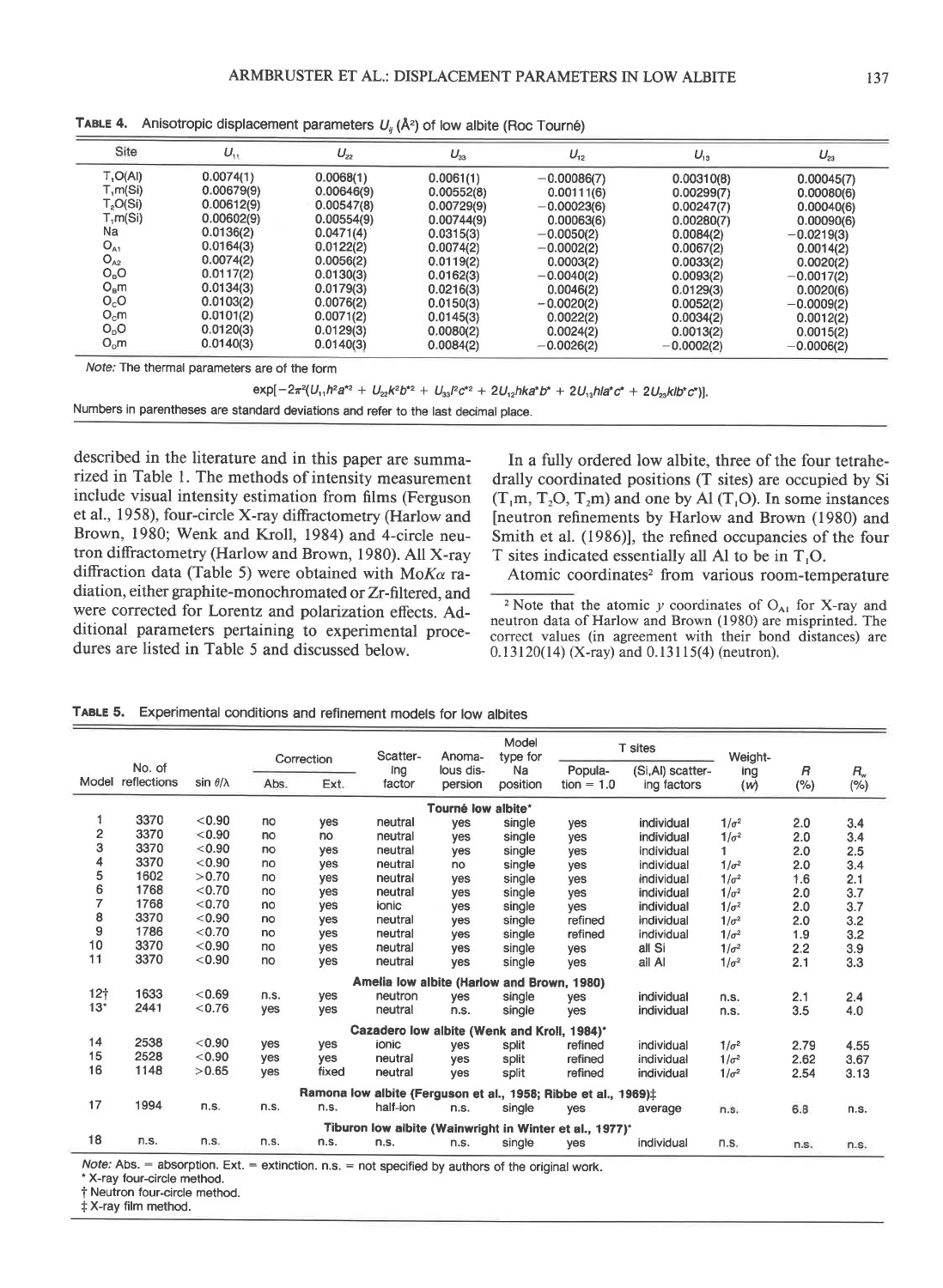**TABLE 6.**  $B_{\text{eq}}$  ( $\mathbf{A}^2$ ) values for various refinement models

|               | Model 1<br>Tourné<br>$w = 1/\sigma^2$ | Model 2<br>Tourné<br>No ext. | Model 3<br>Tourné<br>$w = 1$ | Model 4<br>Tourné<br>No anom. | Model 5<br>Tourné<br>High | Model 6<br>Tourné<br>Low | Model 7<br>Tourné<br><b>Ionic</b> | Model 10<br>Tourné<br>Si s.c. | Model 11<br>Tourné<br>Al s.c. | Model 12<br>Amelia<br>neutron | Amelia<br>X-ray | Model 13 Model 17 Model 18<br>Ramona<br>average | Tiburon |
|---------------|---------------------------------------|------------------------------|------------------------------|-------------------------------|---------------------------|--------------------------|-----------------------------------|-------------------------------|-------------------------------|-------------------------------|-----------------|-------------------------------------------------|---------|
| T,O           | 0.530(3)                              | 0.522(3)                     | 0.540(3)                     | 0.512(3)                      | 0.499(3)                  | 0.573(6)                 | 0.566(6)                          | 0.800(4)                      | 0.609(3)                      | 0.599(11)                     | 0.44(1)         | 0.81(2)                                         | 0.54(1) |
| T,m           | 0.488(3)                              | 0.478(3)                     | 0.498(3)                     | 0.466(3)                      | 0.460(3)                  | 0.523(6)                 | 0.523(5)                          | 0.466(3)                      | 0.277(3)                      | 0.512(9)                      | 0.44(1)         | 0.48(2)                                         | 0.55(1) |
| T,O           | 0.512(3)                              | 0.502(3)                     | 0.521(3)                     | 0.490(3)                      | 0.479(3)                  | 0.551(6)                 | 0.550(6)                          | 0.489(3)                      | 0.300(3)                      | 0.532(9)                      | 0.46(1)         | 0.54(2)                                         | 0.51(1) |
| $T_2m$        | 0.506(3)                              | 0.496(3)                     | 0.515(3)                     | 0.483(3)                      | 0.474(3)                  | 0.544(7)                 | 0.543(6)                          | 0.483(3)                      | 0.295(3)                      | 0.532(9)                      | 0.46(1)         | 0.50(2)                                         | 0.52(1) |
| $O_{A1}$      | 0.90(1)                               | 0.89(1)                      | 0.91(1)                      | 0.91(1)                       | 0.877(6)                  | 0.94(2)                  | 0.91(2)                           | 0.88(1)                       | 0.98(1)                       | 0.946(7)                      | 0.92(3)         | 1.07(6)                                         | 0.99(1) |
| $O_{A2}$      | 0.67(1)                               | 0.67(1)                      | 0.69(1)                      | 0.68(1)                       | 0.646(6)                  | 0.72(2)                  | 0.65(1)                           | 0.65(1)                       | 0.74(1)                       | 0.720(7)                      | 0.75(3)         | 0.80(6)                                         | 0.73(1) |
| $O_6O$        | 0.98(1)                               | 0.98(1)                      | 1.00(1)                      | 0.99(1)                       | 0.962(6)                  | 1.02(2)                  | 0.99(2)                           | 0.96(1)                       | 1.07(1)                       | 1.040(8)                      | 1.03(3)         | 1.16(6)                                         | 1.02(1) |
| $O_{\rm B}$ m | 1.25(1)                               | 1.24(1)                      | 1.26(1)                      | 1.25(1)                       | 1.236(6)                  | 1.27(2)                  | 1.25(2)                           | 1,22(1)                       | 1.33(1)                       | 1.319(8)                      | 1.26(3)         | 1.37(6)                                         | 1.29(1) |
| $O_{c}O$      | 0.88(1)                               | 0.87(1)                      | 0.90(1)                      | 0.89(1)                       | 0.860(6)                  | 0.91(2)                  | 0.87(1)                           | 0.86(1)                       | 0.95(1)                       | 0.918(8)                      | 0.95(3)         | 1.01(6)                                         | 0.97(1) |
| $O_c m$       | 0.90(1)                               | 0.89(1)                      | 0.91(1)                      | 0.90(1)                       | 0.877(6)                  | 0.93(2)                  | 0.88(1)                           | 0.87(1)                       | 0.97(1)                       | 0.935(8)                      | 0.98(3)         | 1.08(6)                                         | 0.93(1) |
| $O_0O$        | 0.96(1)                               | 0.95(1)                      | 0.97(1)                      | 0.97(1)                       | 0.940(6)                  | 0.99(2)                  | 0.96(1)                           | 0.94(1)                       | 1.03(1)                       | 1.020(8)                      | 1.05(3)         | 1.18(6)                                         | 1.01(1) |
| $O_p m$       | 1.11(1)                               | 1.10(1)                      | 1.12(1)                      | 1.12(1)                       | 1.096(6)                  | 1.13(2)                  | 1.11(2)                           | 1.09(1)                       | 1.18(1)                       | 1.153(8)                      | 1.19(3)         | 1.35(6)                                         | 1.14(1) |

range 1.740 to 1.746 Å, those for  $T_1m$ ,  $T_2O$ , and  $T_2m$  are in the range  $1.610$  to  $1.615$  Å. The former values are refinements (Table 5) agree within  $5\sigma$ . The T-O distances averaged over a tetrahedron (not corrected for thermal motion) agree within  $2\sigma$ . The distances for T<sub>1</sub>O are in the typical for Al-O distances and the latter for Si-O distances. Thus, essentially complete (Si,Al) ordering can be assumed for all low albites studied. In a well-refined feldspar stmcture, the detection limit of (Si,Al) ordering based on tetrahedral distances is in the range of 5%.

For simplification,  $B_{eq}$  values (Hamilton, 1959) instead of anisotropic displacement parameters are used for a comparative analysis. Systematic effects in  $U_n$  values build up in  $B_{eq}$  and can be analyzed more easily.  $B_{eq}$  values of Na are not considered because of the arbitrary choice of a split or single Na model. Corresponding  $B_{eq}$  values for Si, Al, and oxygen atoms in low albites (Table 6) agree in some cases only to within  $20\sigma$ .

#### VARIATION IN DISPLACEMENT PARAMETERS

#### Effect of sin  $\theta/\lambda$  limit and radiation type

Displacement parameters from single-crystal neutron diffraction experiments describe the time- and/or spaceaveraged distribution of an atomic nucleus, whereas those from X-ray diffraction may contain contributions from nonspherical valence-electron density that is not considered explicitly in most refinements (Hirshfeld, 1976). However, X-ray reflections at high sin  $\theta/\lambda$  values should be largely free of bonding effects and reflect, to an extent that is comparable to neutron data, the smearing of the atomic core densities (Hirshfeld, 1976).

 $B_{\rm eq}$  values obtained from high-angle data (model 5), low-angle data (model 6), and all data (model 1) are given in Table 6. The low-angle data yield  $B_{eq}$  values that are systematically  $\sim 0.07$  Å<sup>2</sup> (up to  $12\sigma$ ) larger than those from high-angle refinements. Thus, it must be assumed that bonding electrons in the low-angle refinements are partly modeled by increased displacement parameters.

Two low-angle data sets were collected on different low albites by different groups, but comparable models were used in the refinements (Table 5, models 6 and l3). A third similar data set (model 18), refined with isotropic B values, is added for comparison. Values of  $B_{eq}$  for oxygen in these three refinements agree within  $3\sigma$ . The same good agreement is found between B and  $B_{eq}$  values for Si and Al in models l8 and 6. The values for Si and AI in model 13 are  $\sim$  0.1 Å<sup>2</sup> (up to  $8\sigma$ ) lower than in the other two refinements (models 6 and l8), however. The cause of this difference is not yet understood.

Following the ideas of Hirshfeld (1976), good agreement should be obtained between displacement parameters from neutron data and those from high-angle X-ray data. However, the neutron data of Harlow and Brown (1980) (model 12) yield values of  $B_{eq}$  that are systematically  $\sim$  0.07 Å<sup>2</sup> higher than obtained from our high-angle X-ray data (model 5).

## Effect of population refinement of tetrahedral sites

Apparently precise single-crystal measurements were performed by Wenk and Kroll (1984) on a Cazadero low albite (models 14, 15, and 16; Tables 5 and 7). The resulting anisotropic displacement parameters or the corresponding  $B_{\rm eq}$  values (Table 7) are, nevertheless, significantly different from the comparable models discussed above. In general, Wenk and Kroll (198a) refined significantly lower displacement-parameter values for Si and Al but larger values for oxygen. This observation is not in agreement with the trend that various refinement models or data sets lead to systematic variations of  $B_{eq}$ values in the same direction for cations and anions. Wenk and Kroll (personal communication) indicated that populations of cations on tetrahedral sites were also refined, yielding values significantly below 1.0 (Table 7). Wenk and Kroll (1984) stated that these low occupancies may be artifacts due to correlations with the displacement parameters or the extinction coefficient. To understand the effect of low occupancies on displacement parameters, we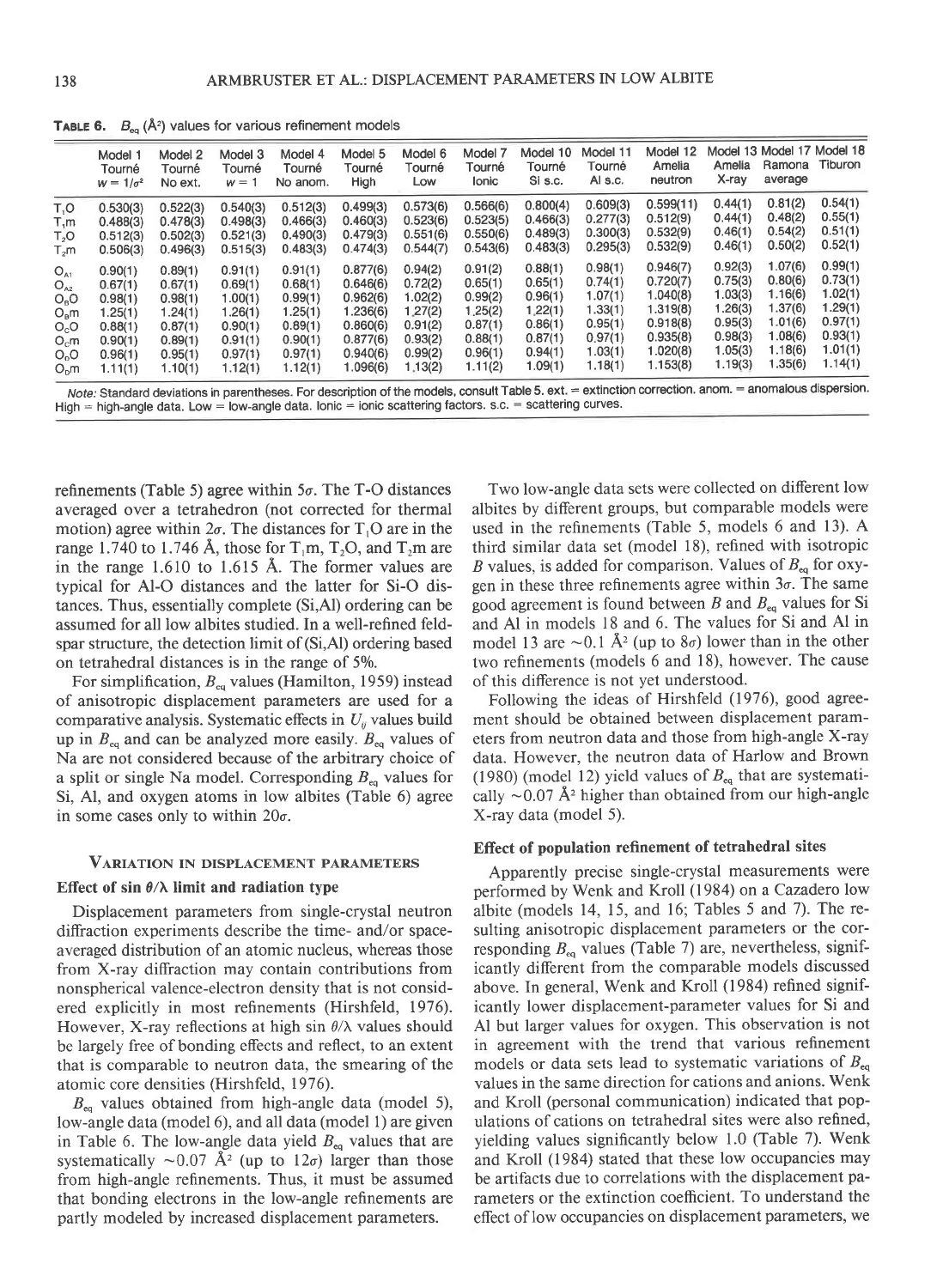|          | Model 1  | Model 15 | Model 8  | Model 16 | Model 9  | Model 14 |
|----------|----------|----------|----------|----------|----------|----------|
|          | Tourné   | Cazadero | Tourné   | Cazadero | Tourné   | Cazadero |
|          |          | All data | All data | High     | Low      | Ionic    |
| $T_2O$   | 0.530(3) | 0.457(3) | 0.518(3) | 0.493(3) | 0.550(6) | 0.459(3) |
| Pop.     | 1.0      | 0.957    | 0.966(2) | 0.957    | 0.955(2) | 0.985    |
| T, m     | 0.488(3) | 0.451(3) | 0.478(3) | 0.439(3) | 0.493(6) | 0.409(3) |
| Pop.     | 1.0      | 0.953    | 0.967(2) | 0.953    | 0.961(2) | 0.980    |
| $T_2O$   | 0.512(3) | 0.454(3) | 0.492(3) | 0.484(3) | 0.503(6) | 0.478(3) |
| Pop.     | 1.0      | 0.962    | 0.963(2) | 0.962    | 0.949(2) | 0.997    |
| $T_2m$   | 0.506(3) | 0.420(3) | 0.476(3) | 0.453(3) | 0.479(6) | 0.440(3) |
| Pop.     | 1.0      | 0.955    | 0.959(2) | 0.955    | 0.950(2) | 0.988    |
| $O_{A1}$ | 0.90(1)  | 0.97(1)  | 0.97(1)  | 0.97(1)  | 1.06(2)  | 0.91(1)  |
| $O_{A2}$ | 0.67(1)  | 0.77(1)  | 0.73(1)  | 0.76(1)  | 0.84(2)  | 0.67(1)  |
| $O_B$ O  | 0.98(1)  | 1.08(1)  | 1.06(1)  | 1.06(1)  | 1.15(2)  | 0.98(1)  |
| $O_Bm$   | 1.25(1)  | 1.33(1)  | 1.33(1)  | 1.34(1)  | 1.41(2)  | 1.24(1)  |
| $O_0$    | 0.88(1)  | 0.97(1)  | 0.97(1)  | 0.94(1)  | 1.03(2)  | 0.85(1)  |
| $O_c$ m  | 0.90(1)  | 0.97(1)  | 0.95(1)  | 0.95(1)  | 1.05(2)  | 0.87(1)  |
| $O_0O$   | 0.96(1)  | 1.04(1)  | 1.03(1)  | 1.04(1)  | 1.12(2)  | 0.97(1)  |
| $O_p m$  | 1.11(1)  | 1.19(1)  | 1.18(1)  | 1.19(1)  | 1.26(2)  | 1.11(1)  |

**TABLE 7.**  $B_{eq}$  ( $\AA$ <sup>2</sup>) values for models with refined site populations on tetrahedral sites

refined the Roc Tourné data with variable populations of T sites (models 8 and 9; Tables 5 and 7). Data sets containing low-angle data refined to tetrahedral vacancies in the range of  $\sim$  4-5%. The supposed vacancies on tetrahedral positions lead to lower  $B_{eq}$  values for Si and Al but higher values for oxygen, in agreement with the trend observed in the Wenk and Kroll (1984) results. Low cation occupancies on tetrahedral positions obtained from low-angle X-ray data are incorrect, however. This effect is caused by the bonding electrons that cannot be properly modeled by the refinement model. Only high-angle X-ray data should be used for precise populations. In the case of Roc Tourné low albite, a data set with reflections above sin  $\theta/\lambda = 0.7$  yielded occupancies of 1.00(2) for all tetrahedral sites.

## Eflect of atomic scattering factors

In most X-ray structure refinements, neutral-atom scattering factors are used. For the ionic model of Roc Tourn6 low albite (model 7 in Tables 5 and 6; to be compared with model 6), the extra electrons on oxygen  $(O<sup>2</sup>$  instead of O) lead to slightly smaller oxygen displacement parameters, whereas the electron deficit for cations (Si<sup>4+</sup>,Al<sup>3+</sup>) does not lead to higher  $B_{eq}$  values. The ionic and neutral-atom scattering-factor model by Wenk and Kroll (1984) should not be compared in this context because different populations on T sites (Table 7) were assumed. As shown above, varying populations have a strong influence on  $B_{eq}$  values.

When a feldspar structure is refined, it is not known from the beginning what the individual Si/Al ratio for each T site will be and which scattering curves should be assigned. Therefore, two extreme models were tested. All tetrahedral cations in low albite were modeled by either exclusively Si (model 10) or Al (model 11), respectively. Corresponding positional parameters vary only within  $2\sigma$ 

and are not displayed. If Si is arbitrarily assigned to all T sites,  $B_{eq}$  of T<sub>1</sub>O (Al site) increases by  $\sim$  50% (compare models I and 10 in Table 6). If Al is attributed to all T sites (model 11),  $B_{eq}$  values of T<sub>1</sub>m, T<sub>2</sub>O, and T<sub>2</sub>m (Si sites) decrease by  $\sim$  40%. Both models also show significant differences in the  $B_{eq}$  values for oxygen. Ribbe et al. (1969) used an average scattering factor ( $\frac{1}{4}$ Al +  $\frac{3}{4}$ Si) for all tetrahedral positions in the refinement of Ramona low albite (model 17). The displacement parameters of  $T<sub>1</sub>O$ , the Al site, converged at much higher values (Table 6) than those of the Si positions  $(T_1O, T_1m,$  and  $T_2m)$ . This also indicates that the assumption of a scattering power that is too high at  $T_1O$  (13.75 electrons instead of 13 electrons) causes  $B_{eq}$  to increase significantly.

#### Eflect of anomalous-dispersion correction

Several investigators do not state explicitly whether an anomalous-dispersion correction  $(f', f'')$  was included during refinement. Therefore, neglect of anomalous-dispersion correction is tested in model 4 (Tables 5 and 6). Anomalous-dispersion parameters of Si and Al for Mo radiation  $[f'(Si) = 0.072, f'(Al) = 0.056, f''(Si) = 0.071,$  $f''(Al) = 0.052$ ] are higher than those for oxygen ( $f' =$ 0.008,  $f'' = 0.006$ ). Neglect of anomalous dispersion causes  $B_{eq}(Si, Al)$  to decrease by  $\sim 0.02$  Å<sup>2</sup> ( $\sim 7\sigma$ ), while oxygen displacement parameters are hardly afected.

## Effect of additional experimental diflerences

The Roc Tourné low albite shows minor extinction effects.  $B_{eq}$  values refined from the data set not corrected for extinction (model 2) are systematically lower (by  $\sim 0.01$  $\AA$ <sup>2</sup>) than those from the corrected data set (model 1). The influence of a weighting scheme was tested by comparison of  $w = 1/\sigma^2$  and  $w = 1$  refinements (models 1 and 3). Unit weights lead to values of  $B_{eq}$  that are systematically higher by  $0.01$  Å<sup>2</sup> relative to the values obtained in the  $w = 1/\sigma^2$  model.